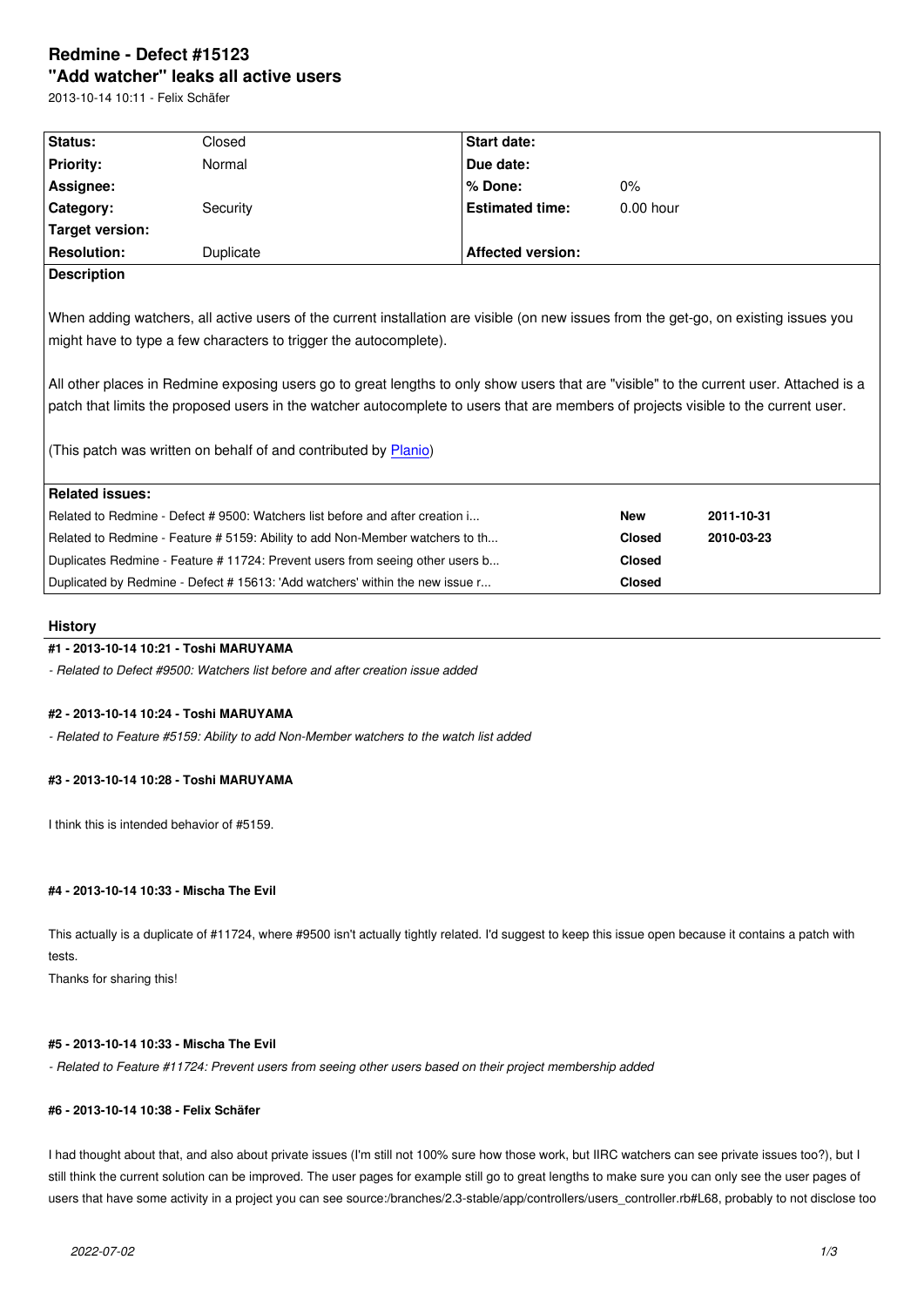many users.

I'm not really in favor of adding even more permissions, but what about a second permission for adding watchers: Rename the current permission to "Add any user as watcher" and "Add users you can see as watcher" or something similar?

#### **#7 - 2013-10-14 10:41 - Felix Schäfer**

Mischa The Evil wrote:

*I'd suggest to keep this issue open because it contains a patch*

Yes.

*with tests.*

No.

This currently should rather be considered a working and solid proof of concept, I especially wanted some discussion as to wether this behavior is intended, if it could or should be improved upon or if the Redmine core is happy with the current state and doesn't want to change it.

#### **#8 - 2013-10-20 06:01 - Mischa The Evil**

Felix Schäfer wrote:

*[...] and also about private issues (I'm still not 100% sure how those work, but IIRC watchers can see private issues too?) [...]*

The watcher mechanism is not (and should not) being used for access control. It is used for notification purposes only. See #8488. *(please post to the forum with questions about the current implementation of private issues, I'd be happy to catch you up on the subject ;)*

*but I still think the current solution can be improved.*

I totally agree.

*The user pages for example still go to great lengths to make sure you can only see the user pages of users that have some activity in a project you can see source:/branches/2.3-stable/app/controllers/users\_controller.rb#L68, probably to not disclose too many users.*

Yes, indeed. And I think this good. See r2986 which introduced these checks for #3720 and #4129.

*I'm not really in favor of adding even more permissions, but what about a second permission for adding watchers: Rename the current permission to "Add any user as watcher" and "Add users you can see as watcher" or something similar?*

That would solve the issue as far as I can see. Considering the nature of the issue I tend to think that it could justify adding such permission.

[...] I especially wanted some discussion as to wether this behavior is intended, if it could or should be improved upon or if the Redmine core is *happy with the current state and doesn't want to change it.*